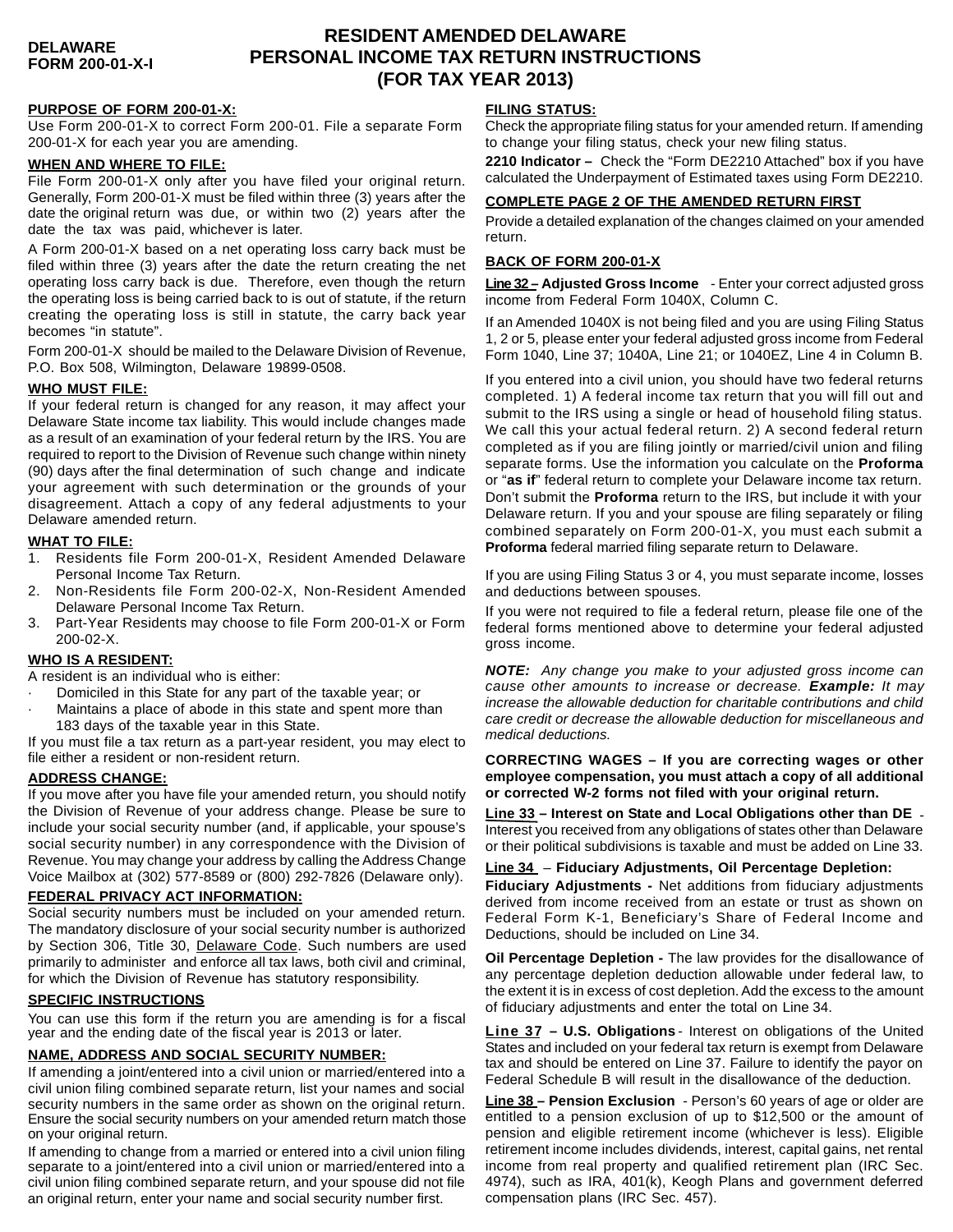### **IF YOU WERE UNDER 60 on December 31, 2013, your exclusion equals \$2,000 or the amount of your pension, whichever is less.**

*NOTE: Each taxpayer may receive ONLY ONE exclusion, even if he or she is receiving more than one pension or other retirement distribution. distribution. Spouses who each receive pensions are entitled to one exclusion each. An early distribution from an IRA or Pension fund due to emergency reasons or a separation from employment does not qualify for the pension exclusion. If the distribution code(s) listed in Box 7 of your 1099 R(s) is a 1 (one), then that amount DOES NOT qualify for the pension exclusion. Also, if you were assessed an early withdrawal penalty on Line 58 of Federal 1040, that amount DOES NOT qualify for the pension exclusion.*

**LINE 39** – **Delaware State Tax Refund** – Delaware state tax refunds may be excluded to the extent they are included in federal adjusted gross income.

### **Fiduciary Adjustment**

Net subtractions from fiduciary adjustments derived from income received from an estate or trust, as shown on your Federal Form K-1, Beneficiary's Share of Income and Deductions, should be included on Line 39.

### **Work Opportunity Credit**

The law allows a deduction for the portion of wages paid but disallowed as a deduction for federal tax purposes by reason of claiming the work opportunity credit on the federal return. The portion of the deduction for wages, which is disallowed for federal purposes, should be entered on Line 39. To claim this modification you must attach Federal Form 5884.

### **Delaware Net Operating Loss Carryovers**

Taxpayers who were prevented in previous years from carrying federal net operating losses to their Delaware returns (because of Delaware's \$30,000 limit on net operating loss carrybacks) are permitted to carry these additional losses forward on their Delaware return in years following the loss year.

**LINE 40** – **Social Security/Railroad Retirement Benefits** - Social Security and Railroad Retirement benefits are not taxable in Delaware and, therefore, should not be included in taxable income. Enter on Line 40 the total of any taxable payments included on Line 32.

### **Higher Education**

Distributions received from qualified retirement plans (IRC Sec. 4974, including IRAs), cash or deferred arrangements (such as 401(k) plans) and government deferred compensation plans (IRC Sec. 457) may be excluded from Delaware adjusted gross income to the extent they are used in the same tax year to pay for books, tuition or fees at an institution of higher education attended by the taxpayer or by his or her dependents who have NOT attained the age of 26 by December 31, 2013; and as long as such amounts have been included in federal adjusted gross income.

### **Certain Lump Sum Distributions**

Enter on Line 40 the amount, if any, of lump sum distributions included in federal adjusted gross income which you used Form 329 to calculate the tax on Line 7.

**LINE 43** – **Persons 60 or Over or Disabled** - The law provides for exclusions from gross income to persons meeting certain qualifications. Please refer to the Line 43 Worksheet below.

|                                                                                                                    |  |     | LINE 43 WORKSHEET. PERSONS 60 OR OVER OR DISABLED                                                   |  |   |
|--------------------------------------------------------------------------------------------------------------------|--|-----|-----------------------------------------------------------------------------------------------------|--|---|
| Single, married or entered into a civil<br>union filing separate returns                                           |  | 'IΝ | Married or entered into a civil union filing<br>joint returns                                       |  | N |
| Were you at least 60 years old or totally<br>and permanently disabled on<br>12/31/2013?                            |  |     | Were both spouses at least 60 years old or<br>totally and permanently disabled on<br>12/31/2013?    |  |   |
| Did your earned income (i.e., wages,<br>tips, farm or business income) total less<br>than \$2,500?                 |  |     | Is combined earned income (i.e., wages,<br>tips, farm or business income) less<br>than \$5,000?     |  |   |
| Is Line 42 \$10,000 or less?                                                                                       |  |     | Is Line 42 \$20,000 or less?                                                                        |  |   |
| If you answered YES to all,<br>If you answered YES to all,<br>Enter \$2,000 on Line 43<br>Enter \$4,000 on Line 43 |  |     |                                                                                                     |  |   |
| consider filing separate returns (Filing Status 3 or 4).                                                           |  |     | NOTE: If you are filing a joint return and only one spouse qualifies for this exclusion, you should |  |   |

**LINE 45** - Subtract Line 44 from Line 36. Enter the total on Line 45 and on Line 1 of the front of your return. This is your Delaware Adjusted Gross Income.

**LINE 46 – Itemized Deductions** - Enter your corrected Itemized Deductions from Federal Form 1040X, Column C. You must also attach your corrected Schedule A.

If an Amended 1040X is not being filed, please enter the total amount of itemized deductions as shown on Line 29, Federal Schedule A.

#### **If you are filing a joint federal return and separate Delaware returns, the deductions must be determined as if each spouse had filed separate federal returns.**

If you are unable to specifically allocate deductions between spouses, prorate the deductions based on the ratio of your separate incomes to total joint income. **Example:** If one spouse earns 60% of the household income and the other earns 40%, designate 60% of the deductions to the spouse earning 60% of the household income and 40% of the deductions to the spouse earning 40% of the household income.

Civil union taxpayers must complete a **Proforma** federal return. For more information visit www.revenue.delaware.gov - FAQs: Civil Union Taxpayers.

**NOTE: If you claimed a standard deduction on your federal return, you may still elect to itemize your deductions on the Delaware return. In this case, complete and attach Federal Schedul A, showing the itemized deductions you would have claimed on the federal return.**

**LINE 47 – Foreign Taxes Paid** - If you elected the Foreign Tax Credit on your federal return, your federal itemized deductions, allowed as Delaware itemized deductions, will be increased by the amount of foreign taxes actually paid. Foreign taxes accrued, but not paid, are not allowed as an addition on Line 47. On Line 47, enter the amount of foreign taxes paid included on Line 8 of Federal Form 1116. If you were not required to file Federal Form 1116, enter on Line 47 the amount of foreign tax paid.

**LINE 48 – Charitable Mileage Deduction** - If you used your automobile to perform a voluntary service for a charitable organization, you may increase your itemized deductions as follows:

Miles driven  $1/1/12 - 12/31/12$  x .17 = \$ (Enter this amount on Line 48.)

**LINE 50a – State Income Tax -** Enter the amount of (1) Delaware state income taxes claimed in your federal itemized deductions plus (2) any taxes imposed and paid to another state that are included in your federal itemized deductions and claimed on Line 10 of this form.

**NOTE:** Local taxes included in your federal itemized deductions should not be included on Line 50a. Also, state taxes paid to another state for which you will not claim a credit on Line 10 of this form should not be included on Line 50a.

**LINE 50b – Form 700 Tax Credits -** Enter the amount of the charitable contribution claimed in your federal itemized deductions **for permanent gifts of land, or interest in land, to public agencies and qualified private non-profit charitable organizations** and any investment in

> Neighborhood Assistance for which you claimed a tax credit from Form 700 on Line 12 of your DE return. **Form 1801AC and/ Form 2001AC and the Division of Revenue Approval Letter must be attached to your return.**

#### **Line 51 – TOTAL ITEMIZED DEDUCTIONS -** Subtract Line 50a and 50b from Line 49 and enter the results on Line 51 and on Line 2 of your Delaware return. Make sure you have checked the block on Line 2b to indicate that you are electing to itemize your deductions.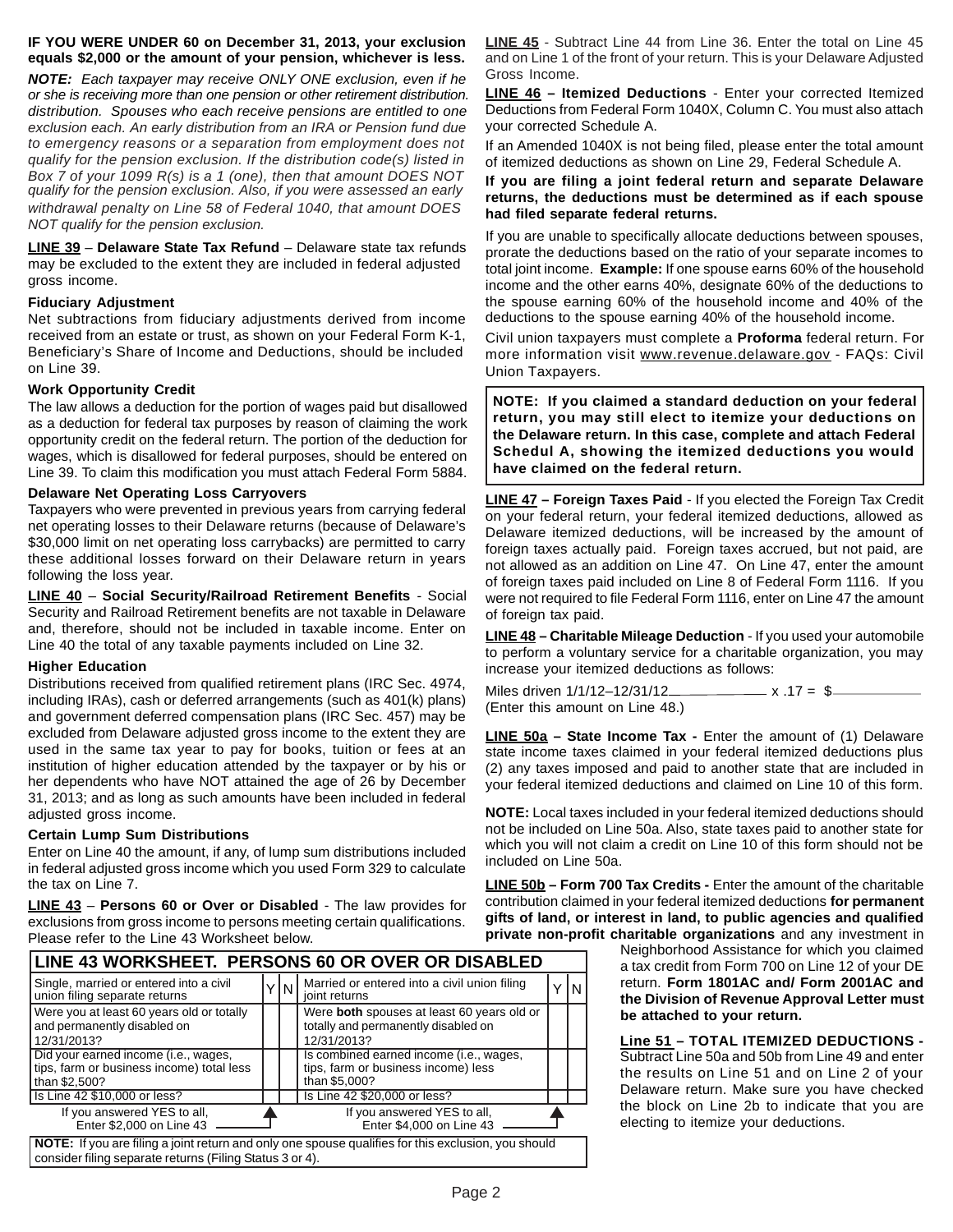### **FRONT OF FORM 200-01-X**

**LINE 1 -** Enter the amount from Page 2, Line 45 of your Delaware return.

**LINE 2** – If you elect to take a **STANDARD DEDUCTION**, check box (a) and enter the appropriate amount as follows:

- · \$3,250 filing statuses 1, 3 and 5; or
- $$6,500 filing status 2; or$
- · \$3,250 for each spouse filing status 4

If you elect to take **ITEMIZED DEDUCTIONS**, check box (b), complete Section C, Lines 46 through 51 on the back of the return, and enter the amount from Line 51 on Line 2. You must attach a copy of Federal Schedule A if amending to change the amount or to elect itemized deductions.

*NOTE: IF YOU HAVE ITEMIZED DEDUCTIONS GREATER THAN YOUR ALLOWABLE STANDARD DEDUCTION, YOU CAN ITEMIZE DEDUCTIONS ON YOUR DELAWARE RETURN EVEN THOUGH YOU DID NOT ELECT TO ITEMIZE DEDUCTIONS ON YOUR FEDERAL RETURN.*

**LINE 3** – The additional standard deductions are allowable only for those persons using a standard deduction on Line 2. If you and/or your spouse are 65 years of age or over and/or blind, use the worksheet below to compute your additional standard deduction(s). On Page 1, Line 3 of your amended return, be sure to check the appropriate boxes and enter the appropriate amounts from the worksheet.

| ADDITIONAL STANDARD DEDUCTION WORKSHEET                                                                                                                                                                                                                                    |
|----------------------------------------------------------------------------------------------------------------------------------------------------------------------------------------------------------------------------------------------------------------------------|
| 65 OR OVER BLIND TOTAL NO. TOTAL AMOUNT                                                                                                                                                                                                                                    |
|                                                                                                                                                                                                                                                                            |
| 2. SPOUSE $\Box$ $\Box$ ___________ x 2500 = _                                                                                                                                                                                                                             |
| NOTE: IF YOU ARE FILING A COMBINED SEPARATE RETURN,<br>ENTER THE AMOUNT PERTAINING TO EACH SPOUSE IN THE<br>SPOUSES' RESPECTIVE COLUMNS. IF YOU ARE FILING A JOINT<br>OR ENTERED INTO A CIVIL UNION RETURN, ADD THE TOTAL OF<br>LINES 1 AND 2 AND ENTER ON PAGE 1, LINE 3. |
|                                                                                                                                                                                                                                                                            |

**LINE 6** – Use the tax rate schedule below to compute your tax for the amount on Line 5.

If amending to claim credit for taxes paid to more than one state, separate worksheets must be completed for each state. You must complete DE Schedule I and attach it to your return.

If amending to claim the tax credit, you must attach a signed copy of the other state income tax return to your Delaware amended return.

| LINE 10. CREDIT FOR TAXES PAID TO OTHER STATES WORKSHEET                                                                               |                   |  |  |  |
|----------------------------------------------------------------------------------------------------------------------------------------|-------------------|--|--|--|
| <b>INSTRUCTIONS</b>                                                                                                                    | COLUMN A COLUMN B |  |  |  |
| 1. Enter other state adjusted gross income.                                                                                            |                   |  |  |  |
| 2. Delaware adjusted gross income<br>(from Page 1, Line 1).                                                                            |                   |  |  |  |
| 3. Divide Line 1 by Line 2 and enter on Line 3,<br>but not more than 100% (if Line 1 is greater<br>than Line 2, enter 100% on Line 3). |                   |  |  |  |
| 4. Enter amount from Page 1, Line 6,<br>Delaware Tax.                                                                                  |                   |  |  |  |
| 5. Multiply Line 3 by Line 4.                                                                                                          |                   |  |  |  |
| 6. Enter taxes paid to other states.                                                                                                   |                   |  |  |  |
| Your credit is the smaller of Lines 5 or 6. Enter that amount on Line 10.                                                              |                   |  |  |  |

**LINE 11** – **Volunteer Firefighter** - The law allows a credit of \$400 for residents who are **active** firefighters, members of fire company auxiliaries or rescue squads. Active status of the members will be verified annually with the Volunteer Firefighter Companies. You must enter the Fire Company number where you volunteer on Line 11 in the space provided, to qualify for the credit.

**LINE 12** – **Other Non-Refundable Credits** - Also enter on Line 12 the total of any/all of the following credit(s) that you may be entitled to using Form 700:

### **Economic Development Credit, Green Industries Credit, Brownfield Credit, Research and Development Tax Credit, Land and Historic Resource Tax Credit, Historic Preservation Tax Credit, and/or Neighborhood Assistance Tax Credit.**

Any taxpayer claiming any of these credits **must** complete Form 700 (available from the Division of Revenue and at **www.revenue.delaware.gov**) and submit it with their Delaware return.

| IF INCOME ON LINE 5 IS | AT LEAST | <b>BUT NOT OVER</b>                         | YOUR TAX IS                                 |
|------------------------|----------|---------------------------------------------|---------------------------------------------|
|                        | 0.<br>Φ  | 2,000.                                      | \$0.                                        |
|                        | 2,000.   | 5,000.                                      | 2.2% OF AMOUNT OVER \$2,000.                |
|                        | 5,000.   | 10,000.                                     | \$66.00 + 3.90% OF AMOUNT OVER \$5,000.     |
|                        | 10,000.  | 20,000.                                     | \$261.00 + 4.80% OF AMOUNT OVER \$10,000.   |
|                        | 20,000.  | 25,000.                                     | \$741.00 + 5.20% OF AMOUNT OVER \$20,000.   |
|                        | 25,000.  | 60,000.                                     | \$1,001.00 + 5.55% OF AMOUNT OVER \$25,000. |
| 60,000 AND OVER        |          | \$2,943.50 + 6.75% OF AMOUNT OVER \$60,000. |                                             |

**LINE 13** – A resident individual is allowed a credit equal to fifty percent (50%) of the child and dependent care credit allowable for federal income tax purposes. If amending to change or elect child care credit, you must attach Federal Form

**LINE 7** – The law provides for separate tax treatment of a lump sum distribution received from a qualified pension plan, profit sharing or stock bonus plan. The law provides for a ten year averaging of the distribution designed to be taxed as ordinary income. Use Delaware Form 329 in order to compute the tax liability on this income.

**LINE 9a** – Enter the total number of personal exemptions claimed on your federal return in the space provided. Multiply the number of credits by \$110 and enter the total(s) on Line 9a.

*NOTE: IF YOU ARE FILING A MARRIED OR ENTERED INTO A CIVIL UNION FILING COMBINED SEPARATE AMENDED RETURN, EACH SPOUSE MUST BE ALLOTTED AT LEAST ONE PERSONAL CREDIT; TWO IF 60 YEARS OF AGE OR OLDER.*

**LINE 9b** – Check the appropriate box(es) on Line 9b if you and/or your spouse were 60 years of age or over. Multiply the number of boxes checked by \$110 and enter the total(s) on Line 9b.

**LINE 10** – If you are a resident of Delaware and pay income taxes to another state on income earned in the other state which is also included in your Delaware taxable income, the law allows a tax credit against your Delaware income tax.

2441 to your Delaware amended return. Do NOT enter an amount in excess of \$1,050.

*NOTE: IF YOU AND YOUR SPOUSE FILE A JOINT FEDERAL RETURN BUT ELECT TO FILE SEPARATE OR COMBINED SEPARATE RETURNS FOR DELAWARE, THE CREDIT IS ALLOWED TO THE SPOUSE WITH THE LOWER TAXABLE INCOME.*

| LINE 13 WORKSHEET - CHILD CARE CREDIT                                                                                  |
|------------------------------------------------------------------------------------------------------------------------|
| Enter the total amount from Line 11 of Federal Form 2441<br>(Federal Form must be attached) and multiply by 50% (.50). |
|                                                                                                                        |
| $\frac{1}{2}$ x .50 = \$                                                                                               |
| Enter result on Line 13 of your return.                                                                                |
| Do not enter an amount in excess of \$1,050.                                                                           |
|                                                                                                                        |

**LINE 14 – EARNED INCOME TAX CREDIT:** A resident individual is allowed a non-refundable credit against the individual tax in the amount of twenty percent (20%) of the federal earned income credit allowed. If amending to change or elect EITC, you must attach federal Form EIC and Form 1040 pages 1 and 2, Form 1040A pages 1 and 2 or Form